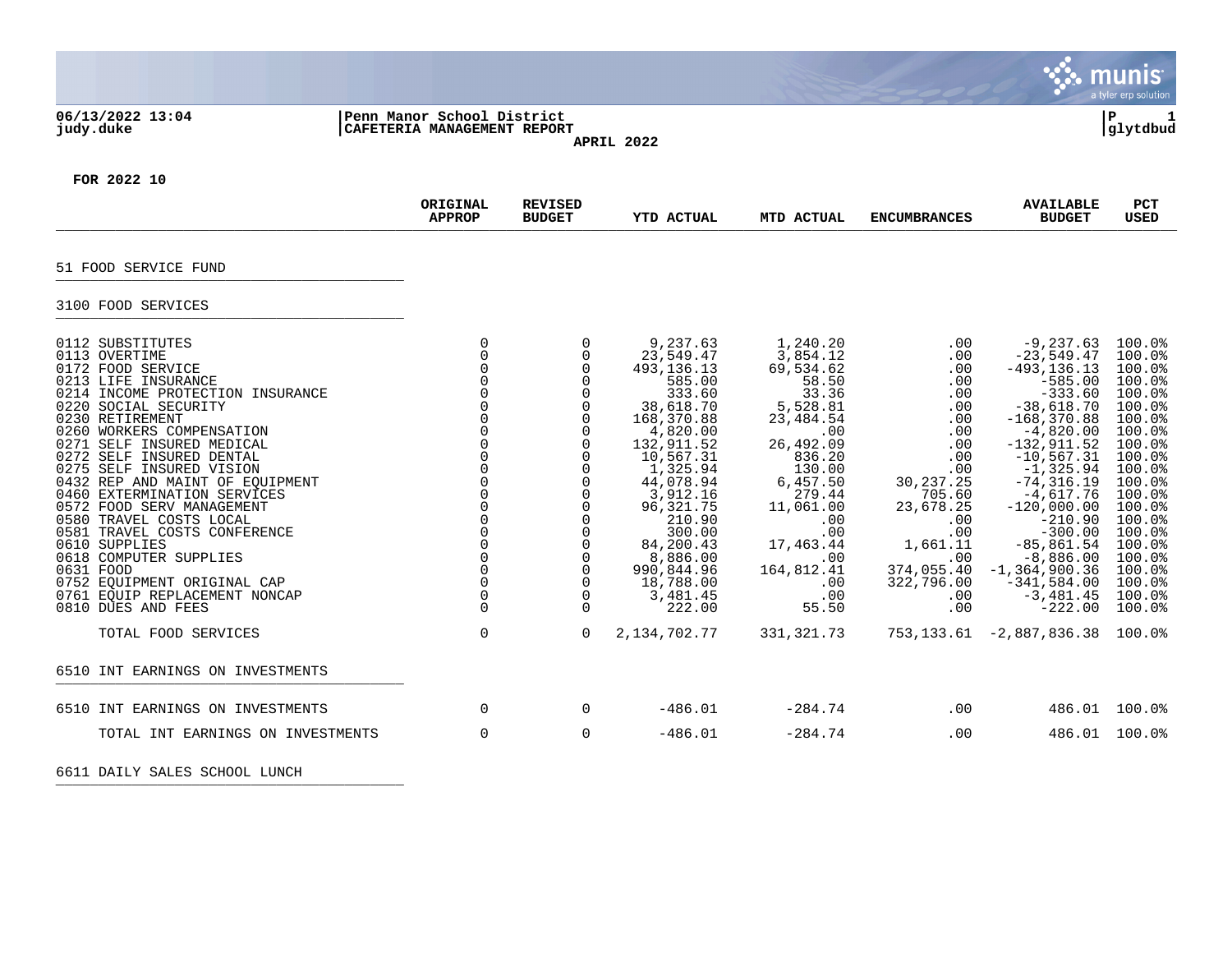## **06/13/2022 13:04 |Penn Manor School District |P 2 judy.duke |CAFETERIA MANAGEMENT REPORT |glytdbud APRIL 2022**



**FOR 2022 10**

|                                   | ORIGINAL<br><b>APPROP</b> | <b>REVISED</b><br><b>BUDGET</b> | <b>YTD ACTUAL</b> | MTD ACTUAL   | <b>ENCUMBRANCES</b> | <b>AVAILABLE</b><br><b>BUDGET</b> | PCT<br><b>USED</b> |
|-----------------------------------|---------------------------|---------------------------------|-------------------|--------------|---------------------|-----------------------------------|--------------------|
| 6611 DAILY SALES SCHOOL LUNCH     | $\Omega$                  | $\mathbf 0$                     | $-58, 188.59$     | 1,521.25     | .00                 | 58,188.59                         | 100.0%             |
| TOTAL DAILY SALES SCHOOL LUNCH    | $\mathbf 0$               | 0                               | $-58, 188.59$     | 1,521.25     | .00                 | 58,188.59                         | 100.0%             |
| 6612 DAILY SALES SCHOOL BREAKFAST |                           |                                 |                   |              |                     |                                   |                    |
| 6612 DAILY SALES SCHOOL BREAKFAST | $\Omega$                  | $\Omega$                        | $-153.05$         | $-15.25$     | .00                 |                                   | 153.05 100.0%      |
| TOTAL DAILY SALES SCHOOL BREAKFAS | $\mathbf 0$               | $\Omega$                        | $-153.05$         | $-15.25$     | .00                 |                                   | 153.05 100.0%      |
| 6621 ADULT SALES LUNCH            |                           |                                 |                   |              |                     |                                   |                    |
| 6621 ADULT SALES LUNCH            | $\mathbf 0$               | $\overline{0}$                  | $-22,818.00$      | $-2,719.40$  | .00                 | 22,818.00 100.0%                  |                    |
| TOTAL ADULT SALES LUNCH           | $\Omega$                  | $\Omega$                        | $-22,818.00$      | $-2,719.40$  | .00                 | 22,818.00 100.0%                  |                    |
| 6622 ADULT SALES BREAKFAST        |                           |                                 |                   |              |                     |                                   |                    |
| 6622 ADULT SALES BREAKFAST        | 0                         | $\overline{0}$                  | $-1,607.75$       | $-199.25$    | .00                 | 1,607.75 100.0%                   |                    |
| TOTAL ADULT SALES BREAKFAST       | $\mathbf 0$               | $\mathbf 0$                     | $-1,607.75$       | $-199.25$    | .00                 | 1,607.75 100.0%                   |                    |
| 6623 ALA CARTE LUNCH              |                           |                                 |                   |              |                     |                                   |                    |
| 6623 ALA CARTE LUNCH              | $\Omega$                  | $\mathbf 0$                     | $-134,012.05$     | $-17,026.95$ | .00                 | 134,012.05 100.0%                 |                    |
| TOTAL ALA CARTE LUNCH             | 0                         | 0                               | $-134,012.05$     | $-17,026.95$ | .00                 | 134,012.05 100.0%                 |                    |
| 6624 ALA CARTE BREAKFAST          |                           |                                 |                   |              |                     |                                   |                    |
| 6624 ALA CARTE BREAKFAST          | $\mathbf 0$               | 0                               | $-2, 153.20$      | $-300.70$    | .00                 | 2,153.20 100.0%                   |                    |
| TOTAL ALA CARTE BREAKFAST         | 0                         | 0                               | $-2, 153.20$      | $-300.70$    | .00                 | 2,153.20 100.0%                   |                    |

6630 FOOD SERVICE SPECIAL SALES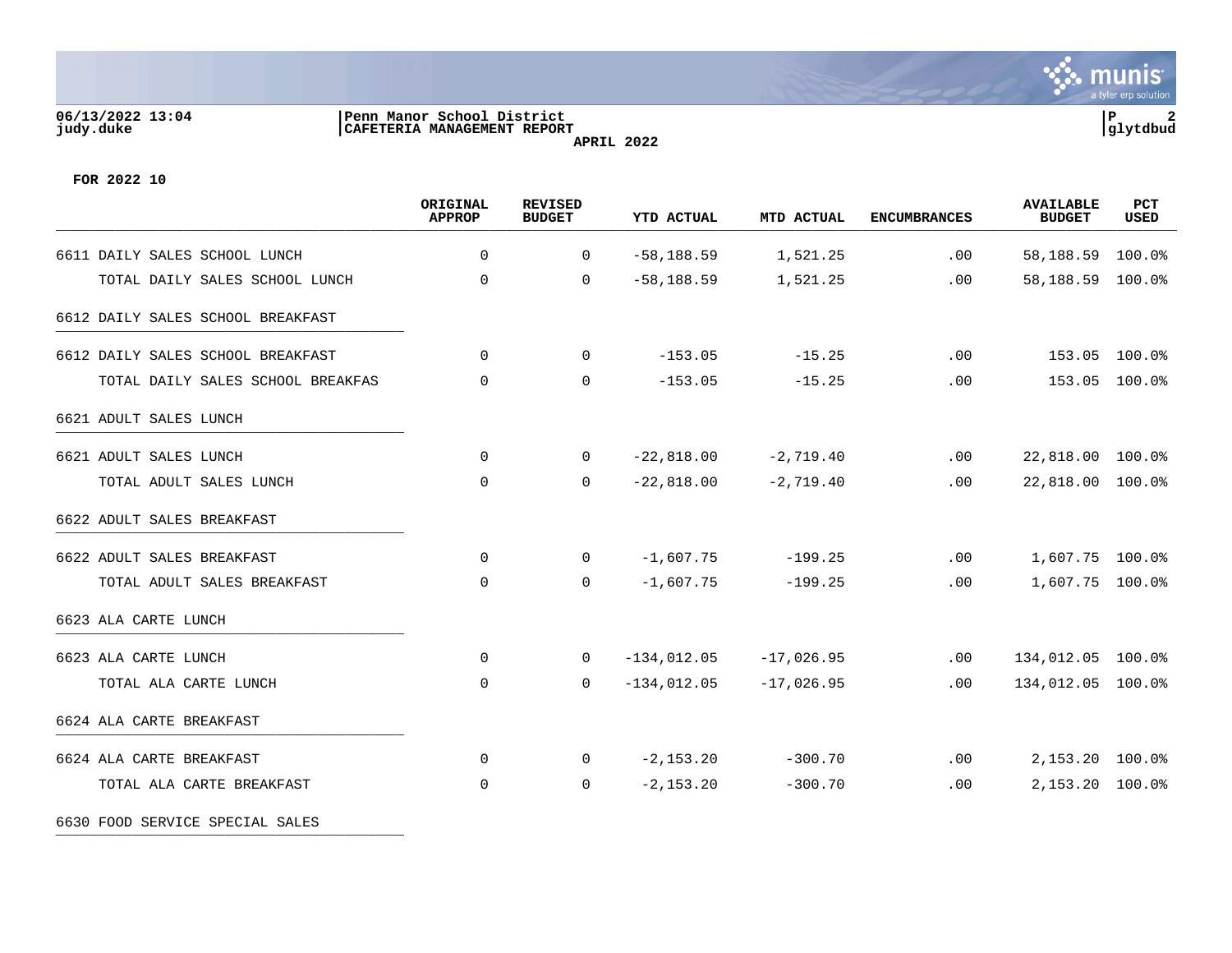## **06/13/2022 13:04 |Penn Manor School District |P 3 judy.duke |CAFETERIA MANAGEMENT REPORT |glytdbud APRIL 2022**



**FOR 2022 10**

|                                   |                                   | ORIGINAL<br>APPROP | <b>REVISED</b><br><b>BUDGET</b> | YTD ACTUAL                        | MTD ACTUAL                   | <b>ENCUMBRANCES</b> | <b>AVAILABLE</b><br><b>BUDGET</b>            | <b>PCT</b><br><b>USED</b> |
|-----------------------------------|-----------------------------------|--------------------|---------------------------------|-----------------------------------|------------------------------|---------------------|----------------------------------------------|---------------------------|
| 6630 FOOD SERVICE SPECIAL SALES   |                                   | $\mathbf 0$        | $\mathbf 0$                     | $-10, 575.87$                     | $-4,877.50$                  | $.00 \ \rm$         | 10,575.87                                    | $100.0$ °                 |
|                                   | TOTAL FOOD SERVICE SPECIAL SALES  | $\Omega$           | $\Omega$                        | $-10,575.87$                      | $-4,877.50$                  | .00                 | 10,575.87                                    | 100.0%                    |
| 6990 MISCELLANEOUS REVENUE        |                                   |                    |                                 |                                   |                              |                     |                                              |                           |
| 6990 MISCELLANEOUS REVENUE        |                                   | $\Omega$           | $\Omega$                        | $-2, 114.74$                      | $-1, 282.59$                 | .00                 | 2, 114.74 100.0%                             |                           |
| TOTAL MISCELLANEOUS REVENUE       |                                   | $\mathbf 0$        | $\mathbf 0$                     | $-2, 114.74$                      | $-1, 282.59$                 | $.00 \ \rm$         | 2, 114.74 100.0%                             |                           |
| 7600 FOOD SERVICE STATE SUBSIDY   |                                   |                    |                                 |                                   |                              |                     |                                              |                           |
| 7600 FOOD SERVICE STATE SUBSIDY   |                                   | 0                  | $\Omega$                        | $-58,724.84$                      | .00                          | $.00 \ \rm$         | 58,724.84 100.0%                             |                           |
|                                   | TOTAL FOOD SERVICE STATE SUBSIDY  | 0                  | $\Omega$                        | $-58,724.84$                      | .00                          | $.00 \,$            | 58,724.84 100.0%                             |                           |
| 7810 SOCIAL SECURITY AND MEDICARE |                                   |                    |                                 |                                   |                              |                     |                                              |                           |
| 7810 SOCIAL SECURITY AND MEDICARE |                                   | $\Omega$           | $\Omega$                        | $-18,782.47$                      | $-2,587.87$                  | $.00 \,$            | 18,782.47 100.0%                             |                           |
|                                   | TOTAL SOCIAL SECURITY AND MEDICAR | $\mathbf 0$        | $\mathbf 0$                     | $-18,782.47$                      | $-2,587.87$                  | .00                 | 18,782.47 100.0%                             |                           |
| 7820 RETIREMENT CONTRIBUTIONS     |                                   |                    |                                 |                                   |                              |                     |                                              |                           |
| 7820 RETIREMENT CONTRIBUTIONS     |                                   | 0                  | 0                               | $-82, 433.26$                     | $-11, 115.56$                | $.00 \ \rm$         | 82, 433. 26 100. 0%                          |                           |
|                                   | TOTAL RETIREMENT CONTRIBUTIONS    | $\Omega$           | $\Omega$                        | $-82, 433.26$                     | $-11, 115.56$                | $.00 \,$            | 82,433.26 100.0%                             |                           |
| 8531 FOOD SERVICE FEDERAL SUBSIDY |                                   |                    |                                 |                                   |                              |                     |                                              |                           |
| 8531 FOOD SERVICE FEDERAL SUBSIDY |                                   | $\mathbf 0$        |                                 | $0 - 1,852,459.10$                | .00                          | $.00 \ \rm$         | 1,852,459.10                                 | $100.0$ °                 |
|                                   | TOTAL FOOD SERVICE FEDERAL SUBSID | $\Omega$           | $\Omega$                        | $-1,852,459.10$                   | .00                          | $.00 \,$            | 1,852,459.10                                 | 100.0%                    |
| TOTAL FOOD SERVICE FUND           |                                   | 0                  | $\Omega$                        | $-109,806.16$                     | 292,433.17                   | 753,133.61          | $-643, 327.45$                               | $100.0$ $^{\circ}$        |
|                                   | TOTAL REVENUES<br>TOTAL EXPENSES  | 0<br>$\Omega$      | 0<br>0                          | $-2, 244, 508.93$<br>2,134,702.77 | $-38,888.56$<br>331, 321. 73 | $.00 \,$            | 2,244,508.93<br>753, 133.61 - 2, 887, 836.38 |                           |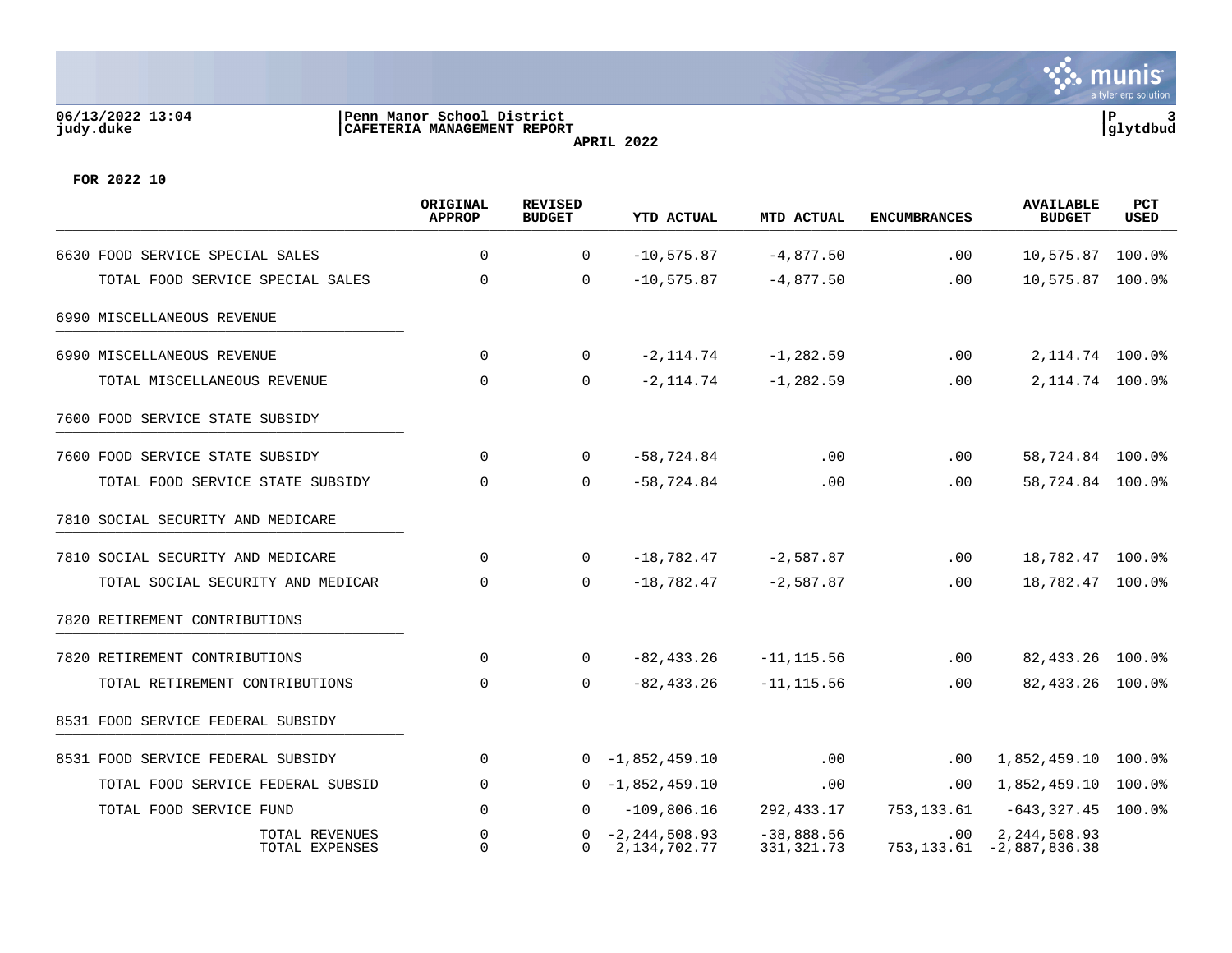

**FOR 2022 10**

|             | ORIGINAL<br><b>APPROP</b> | <b>REVISED</b><br><b>BUDGET</b> | <b>YTD ACTUAL</b> | MTD ACTUAL | <b>ENCUMBRANCES</b> | <b>AVAILABLE</b><br><b>BUDGET</b> | <b>PCT</b><br>USED |
|-------------|---------------------------|---------------------------------|-------------------|------------|---------------------|-----------------------------------|--------------------|
| GRAND TOTAL |                           | 0                               | $-109,806.16$     | 292,433.17 | 753,133.61          | -643.327.45                       | $100.0\%$          |

\*\* END OF REPORT - Generated by Judy Duke \*\*